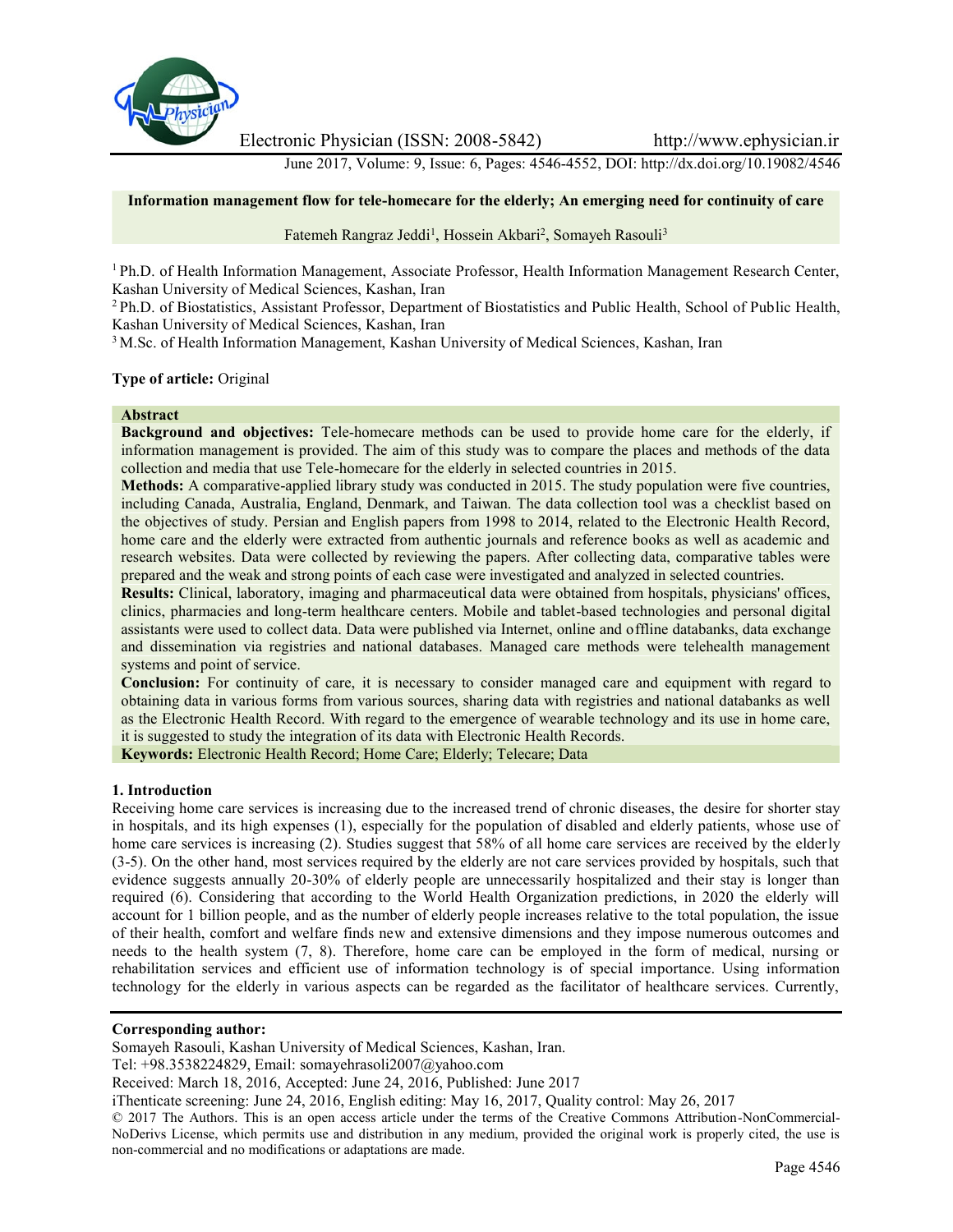information and communication services have provided a background for offering healthcare services and have excluded providing these services in special and fixed locations. Extension and development of communication tools is such that it has provided the possibility to offer homecare services in their houses (9-11). Remote monitoring to care for elderly people with congestive heart failure and chronic obstructive pulmonary disease (COPD) has been reported along with the use of the Internet for caring for elderly patients with diabetes. While these methods reduce medical and transportation costs, they result in significant savings in physicians and patients' time (12). However, using this kind of information technology is useful and advantageous when it maintains the continuity of care for patients. This issue demands the need to consider data sources and a way of sending data in various locations of care to provide the possibility to save and retrieve exact information of patients by healthcare providers at all healthcare centers, and information systems of hospitals and medical centers are enabled to access all data related to these patients. On the other hand, home care centers can also access data related to these patients in all medical centers (13). The aim of this study was to compare information management flow, the places and methods of the data collection and media that use tele-homecare for the elderly in selected countries to maintain the continuity of home care for the elderly while facilitating the relation between healthcare providers at home and in hospitals, and reducing clinical errors due to quick access to major health data.

# **2. Material and Methods**

A comparative-applied library study was conducted in 2015. The study population were five countries, including Canada, Australia, the UK, Denmark, and Taiwan. Inclusion criteria for the countries were their being developed in terms of the Electronic Health Record, home care for the elderly and at least three available studies related to the Electronic Health Record for providing home care for the elderly. It was attempted to select at least one country in each continent. However, Africa was excluded from this study, since no developed country and study was found in this continent. The data collection tool was a researcher-made checklist based on research objectives, the formal and content validity of which was approved by four experts and members of faculty in health information management and geriatric nursing. Data were collected by reviewing Persian and English papers from 1998 to 2014, related to the Electronic Health Record, home care and the elderly, and they were extracted from authentic journals and reference books as well as academic and research websites. After collecting data, comparative tables were prepared and the weak and strong points of each case were investigated and analyzed in selected countries. Data flow process was drawn based on the results of this study.

# **3. Results**

Investigating data flow of Electronic Health Records for home care of the elderly in selected countries respectively showed the following (Table 1):

# *3.1. Canada*

In Canada, services provided in hospitals, physicians' offices, clinics or long-term care facilities, can also be received at home (12). Supervising patients receiving home care is conducted via remote methods or points of service plans. In methods of receiving remote service, patients and clients use tools such as vital signs monitoring or digital tools such as videos to survey their health status or disease (14). These tools manage patients' health at home. Data collection, displaying and storage of vital signs data and clinical information as well as assessment of documents is conducted via transferring these data to a remote and communication network. To supervise patients' health at home, clinical specialists access these data via central systems and they can share these data with other providers and care teams (14). Another home care plan in this country is the applied programs of points of service. These programs entail information software or systems that are used at the point of service, i.e. the patients' home. Data that are essential for clinical decisions are extracted from data saved at the repository of the Electronic Health Record. Point of service systems that act via this method can also function as the sources of the Electronic Health Record. Information produced at local databases is received and stored by repositories of the Electronic Health Record (15). Of the various points of service systems connected to the Electronic Health Record are the Clinical Information System (CIS), Hospital Information System (HIS), Pharmacy Information System (PIS), Laboratory Information System (LIS), Digital Imaging and PACS System (16).

# *3.2. Australia*

To use health data in Australia, a digital record is developed that could be accessed by the patient and healthcare providers at any place and time. Information of digital records could be accessed and used at home via various tools and media, including USB (portable memory), web-based personal computers, smart phones or tablets (17). The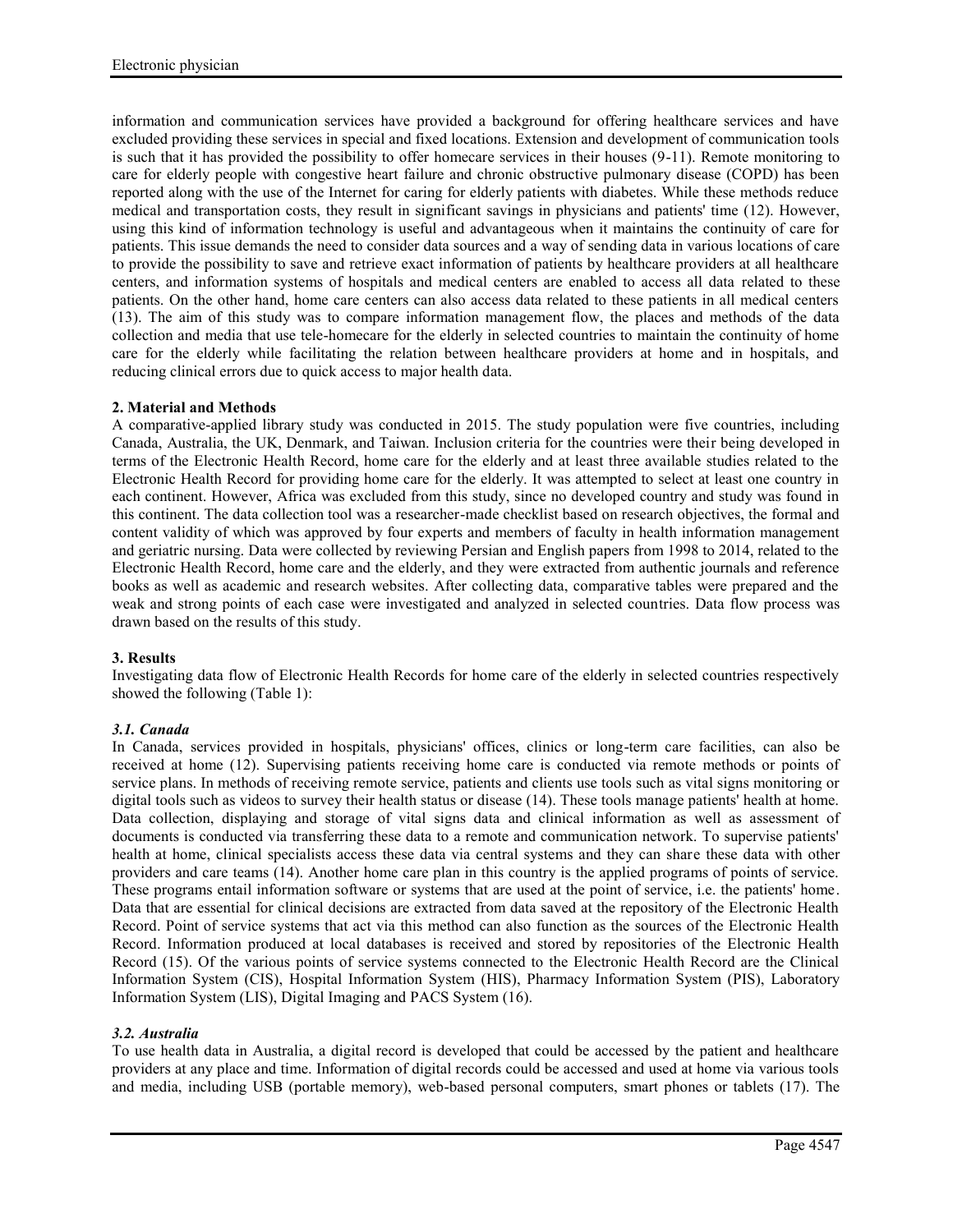Electronic Health Record has made it possible to use information of electronic records at home via remote video conference, email and texts between physicians and patients (18).

### *3.3. England*

In the UK, the National Health Service (NHS) has an electronic health portal (19) that stores the NHS Care Records Service and patients' data locally and centrally in a database called Spine. Spine is a large central database to store a summary of patients' records in the British National Health Service that entails patients' demographic data, data related to services provided and data of secondary services. When storing data, a series of data that are related to the patient's healthcare are stored as identifiable data and the other class is stored as anonymous data with the aim of providing secondary services such as the report of diseases, stored on Spine. Although patients' electronic records are completely kept at health centers where care is provided, the summary of information is automatically transferred to the record summary on Spine from the patients' electronic records. Storing and sharing data related to home care is also possible via this portal (20, 21).

### *3.4. Denmark*

Patients in Denmark have had access to data of their Electronic Health Record since 2003 via the National Health Portal called SUNDHED (www.sundhed.dk) and via MEDCOM national program. The task of this portal is to collect and dissipate healthcare data among citizens and specialists and to conduct various remote medical plans, from radiology and counseling to home care (19, 22). Tele-homecare and medicine is provided via video conference and home monitoring using various technologies including image transfer technology for those patients with chronic and long-term diseases who need to continually refer to health centers or those who live in rural areas. In addition, remote projects are provided to care and supervise patients with dermatological and rehabilitation problems as well as drug abuse and wound healing, or to conduct and interpret radiology. To receive advice, the connection between healthcare specialists is provided via video conference. In addition, results of diagnostic screening tests of mammography and x-ray tests are transportable among hospitals (23).

### *3.5. Taiwan*

In Taiwan, transferring data from its Electronic Health Record to other health centers is conducted using portable memories including CD-ROM, USB, and telephone via patients themselves. Transferring and sharing records between healthcare providers is also possible via the Internet, with the condition of patients' permission. In these cases, an electronic record is saved as a databank in the online Electronic Health Record located at the National Health Insurance Network. Information of this record is transferred to the hospitals via a port (24). In Taiwan and many countries around the world, elderly people prefer to live at home and in society rather than being kept at care centers. Therefore, demand for tele-homecare and remote medical healthcare is significantly increasing (25), and remote medicine, telecare and telehealth in this country is repeatedly replaced with other healthcare methods (26). Collecting all data, including vital signs data obtained from devices used by patients, data from weighting tools, blood pressure monitors, blood sugar measuring tools, pulse oximeters, cardiogram and lung and heart sounds, as well as other devices developed for the elderly patients, is conducted, and data are transferred to a clinical information system. Other data transferred to the clinical information system include data related to remote monitoring equipment and automated equipment for monitoring emergency conditions of patients, data related to changing lifestyle to manage age-related hazards for those elderly patients who live alone or are independent, and data from secondary devices including panic buttons, drug prescribers, bed/chair occupancy sensors, telephones for the elderly, wireless perimeter security sensors, fall detectors and other accidents, and devices required for automatic operation or emergency events as audio-visual signals to be sent to care centers (25).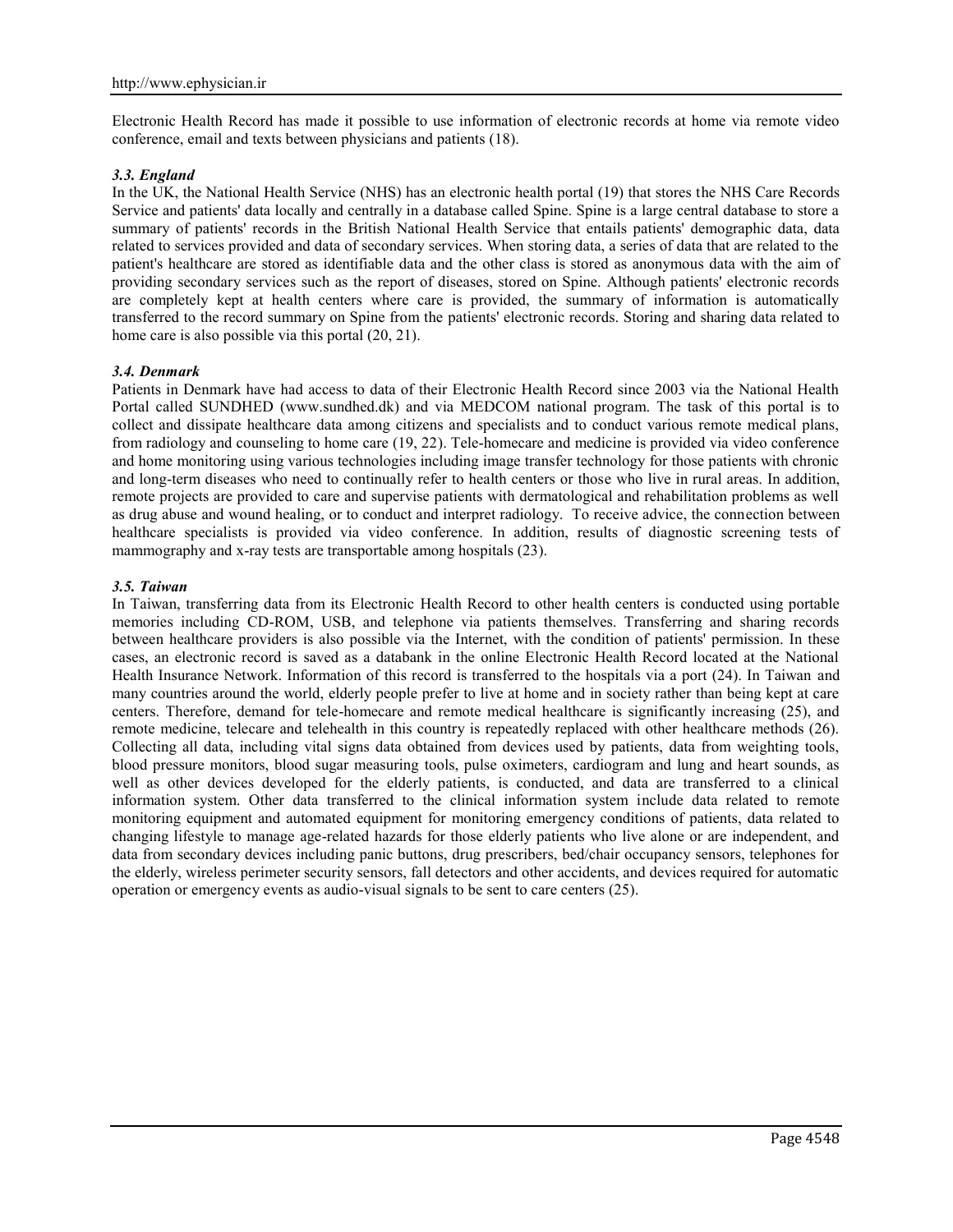| Data sources              |                                              | Countries under study |           |           |                                                 |            |
|---------------------------|----------------------------------------------|-----------------------|-----------|-----------|-------------------------------------------------|------------|
|                           |                                              |                       |           |           | Canada   Australia   England   Denmark   Taiwan |            |
| Places of obtaining data  | Hospitals                                    | $\sqrt{}$             | $\sqrt{}$ | $\sqrt{}$ | $\sqrt{}$                                       | $\sqrt{ }$ |
|                           | Physicians' offices                          | $\sqrt{}$             | $\sqrt{}$ |           |                                                 | $\sqrt{}$  |
|                           | Clinics                                      | $\sqrt{}$             |           |           |                                                 |            |
|                           | Pharmacy                                     | $\sqrt{}$             |           | $\sqrt{}$ |                                                 |            |
|                           | Long-term care services                      | $\sqrt{}$             |           | $\sqrt{}$ |                                                 |            |
|                           | Sensors for telehomecare                     | $\sqrt{}$             |           |           |                                                 | $\sqrt{}$  |
| Use of data               | Available telehomecare                       | $\sqrt{}$             | $\sqrt{}$ | V         | $\sqrt{}$                                       | $\sqrt{ }$ |
|                           | Vital signs monitoring devices for           | $\sqrt{}$             | $\sqrt{}$ | $\sqrt{}$ | $\sqrt{}$                                       | $\sqrt{}$  |
|                           | telehomecare                                 |                       |           |           |                                                 |            |
|                           | Digital (video) tools for telehomecare       | $\sqrt{}$             | $\sqrt{}$ | $\sqrt{}$ | $\sqrt{}$                                       | $\sqrt{ }$ |
|                           | Remote health management system              | $\sqrt{}$             |           |           | $\sqrt{}$                                       | $\sqrt{}$  |
|                           | Communicative network for telehomecare       | $\sqrt{}$             |           |           | $\sqrt{}$                                       | $\sqrt{}$  |
|                           | Sensors for telehomecare                     | $\sqrt{}$             |           |           |                                                 | $\sqrt{}$  |
|                           | Remote tools and equipment for               | $\sqrt{}$             |           |           |                                                 |            |
|                           | telehomecare of patients                     |                       |           |           |                                                 |            |
|                           | Providing tools and equipment                | $\sqrt{}$             |           |           |                                                 |            |
|                           | Electronic drug prescription services        |                       |           | $\sqrt{}$ |                                                 |            |
| Points of service systems | Clinical information system                  | $\sqrt{}$             |           |           |                                                 | $\sqrt{}$  |
|                           | Hospital information system                  | $\sqrt{}$             |           |           |                                                 | $\sqrt{}$  |
|                           | Pharmacy information system                  | $\sqrt{}$             |           | $\sqrt{}$ |                                                 | $\sqrt{ }$ |
|                           | Laboratory information system                | $\sqrt{}$             |           |           |                                                 |            |
|                           | Digital imaging and PACS system              | $\sqrt{}$             |           | $\sqrt{}$ |                                                 | $\sqrt{}$  |
| Registries and national   | National Patient Registry                    |                       |           |           | V                                               |            |
| database                  | National Patient Index                       |                       |           |           |                                                 |            |
|                           | Personal electronic medical profile          |                       |           |           | $\sqrt{}$                                       |            |
|                           | Quality registration and service information |                       |           |           |                                                 |            |
|                           | Registries                                   | $\sqrt{}$             |           |           |                                                 |            |
|                           | Public Health Surveillance data              | $\sqrt{}$             |           |           |                                                 |            |
|                           | Laboratory data                              | $\sqrt{}$             |           |           |                                                 |            |
|                           | Diagnostic imaging data                      | $\sqrt{}$             |           |           |                                                 |            |
|                           | Pharmaceutical data                          | $\sqrt{}$             |           |           |                                                 |            |
| Media (Portable devices)  | <b>USB</b>                                   |                       | $\sqrt{}$ |           |                                                 | $\sqrt{}$  |
|                           | <b>CD-ROM</b>                                |                       |           |           |                                                 | $\sqrt{}$  |
|                           | Tablet                                       |                       | V         |           |                                                 |            |
|                           | Cell phone                                   |                       | $\sqrt{}$ |           |                                                 | $\sqrt{}$  |
|                           | Web-based personal computers                 |                       | $\sqrt{}$ |           |                                                 |            |
| Source of data            | Spine database                               |                       |           | V         |                                                 |            |
|                           | <b>SUNDHED Health Portal</b>                 |                       |           |           | $\sqrt{}$                                       |            |
|                           | Repositories                                 |                       | $\sqrt{}$ |           |                                                 |            |
|                           | Central infrastructure                       |                       | $\sqrt{}$ |           |                                                 |            |
|                           | Online databank                              |                       |           |           |                                                 | $\sqrt{}$  |
|                           | Health space portal                          |                       |           | V         |                                                 |            |
| Exchange method           | Portable storage devices                     |                       |           |           |                                                 | $\sqrt{}$  |
|                           | Internet                                     |                       |           |           |                                                 | $\sqrt{ }$ |
|                           |                                              |                       |           |           |                                                 |            |

| Table 1. Data source of Electronic Health Record for home care of elderly people in selected countries |  |
|--------------------------------------------------------------------------------------------------------|--|
|--------------------------------------------------------------------------------------------------------|--|

# **4. Discussion**

Today, home care is being converted into a growing trend of providing health care services (8). Current services provided at home entail a wide range of therapies, from follow up visits to assess improvement after surgery, and elderly patients' normal visits, to complicated therapies including dialysis and intravenous treatments. Home care advantages, especially for the elderly and disabled patients are the independent care of patients in their homes and the reduction of expenditures, since home care expenditures are typically lower than keeping patients at hospitals (12). The important issue is to maintain the continuity of patients' care. Considering that providing data plays a more effective role in this field, this study was conducted with the aim of comparing information management flow for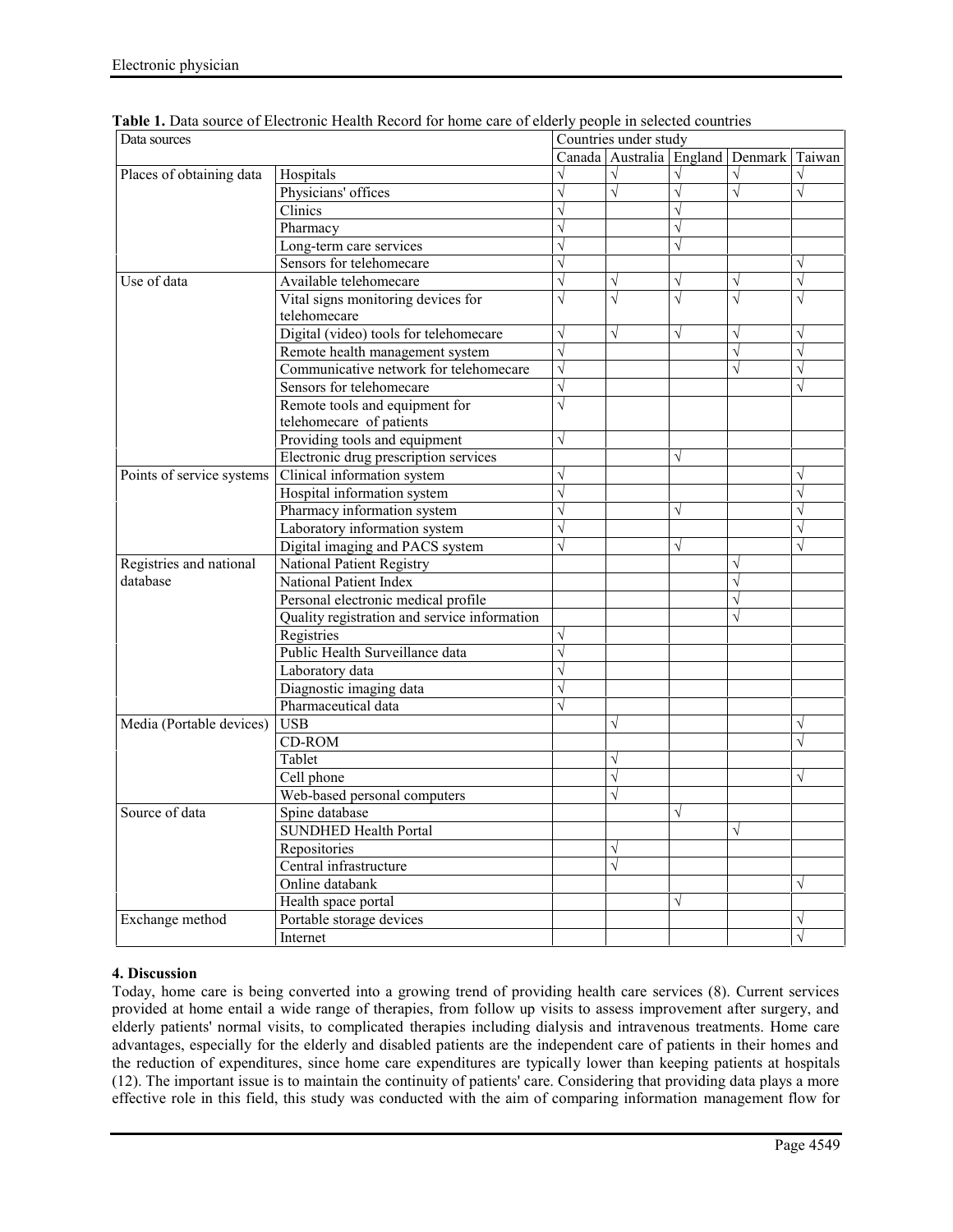tele-homecare of the elderly in selected countries in 2015. Results of this study showed that data required for home care of the elderly are obtained from various sources and in different forms. Public places for receiving data were hospitals, physicians' offices, clinics, pharmacies, and long-term care facilities (12, 20, 24). A large amount of these data included clinical, laboratory, diagnostic imaging and pharmaceutical data (19, 23, 27). The major source of patients' data to provide better care services was patients' data from hospitals, where they had been hospitalized or received care services for any reason, and their physicians' offices. In these countries, an Electronic Health Record is regarded as the major source of supplying data (18, 24). In addition, using video conference tools is necessary to direct and supervise patients (18, 23). To save data related to home care for the elderly, various methods were used. In some centers, various mobile-based technologies including tablets and personal digital assistants were used to collect data at the care locations, i.e. patients' homes. This is of special importance for home care of the elderly (28, 29). However, results of evaluating home care conducted by the center for controlling diseases and the National Center for Disease Prevention and Control in America showed that 54% of home care institutions rejected the use of any of these technologies and only 16% of them accepted the Electronic Health Record and 28% accepted using the Electronic Health Record and mobile technology. Factors affecting acceptance or rejection of these technologies are the type of possession of service providing center, type of care and the number of patients covered (29). Accelerating the transfer of healthcare to the patient's home requires using communication and information technology to enable home care centers to transfer data after collecting it via a communication system to a health management system at patients' homes, and supervise patients by sharing information with other health care providers (14). In reporting the results of study under the title of "Electronic Health Record System for Elderly Care to Predict Health Assessment" where sensors were used for home care assessment of the elderly, the authors installed sensors in the elderly patients' homes and connected their data to the Electronic Health Record and telecare. The authors reported advantages obtained from their intervention in better management of chronic diseases and reduction of nurses' workload and suggested the Electronic Health Record system be mixed with sensor systems and telecare for elderly care (30). Results of these studies comply with the results of the present study. Since, to supervise the elderly and their home care, sensing networks used in home care are required to be integrated with information systems, especially the Electronic Health Record (30) and regarding biosensors including those that measure vital signs and prescribe exercises or medicine according to that, or alarms in case of critical conditions (10) which are being used increasingly in telecare and home care, it is therefore required to equip these sensors and clinical applied systems (including admission, discharge and transfer systems, clinical information systems, laboratory information systems etc.) as well as the Electronic Health Record to interact with these care methods. Results of this study showed that data exchange and data sharing methods are issues that could be mentioned in transferring data. Media like USBs, mobiles or data repositories store and keep data and exchange them among the care spectrum using the Internet and online or offline databanks between various service providers (17, 18, 24), while another study recommended presenting data to patients using USBs (31). In a study under the title of "Telehomecare and Reducing Healthcare Expenditures", Noel et al. installed a monitor in patients' homes for the supervision of nurses in the central station and provided the connection between patient and care provider via video conference. In their report, they stated that using video conference has many advantages including more patient satisfaction, shorter stay of patients in hospitals, and the possibility of remote counseling with specialists, monitoring medical conditions, preventing instable signs, and increasing patients' training on rehabilitation therapies (32) that complied with the present study. Furthermore, results of this study showed that data are published via registries and national databases, including the National Patient Registry, National Patient Index, and Personal Electronic Medical Record (33), since, providing home care can assist patients' care when the continuity of care and patients' supervision is maintained. These results emphasize the importance of considering data dissipation and use in home care of the elderly. Today, various methods are used to provide home care services (34, 35). In addition, new communication and information technologies can support and develop social and home care (34), since, as the population of the elderly and their need for conservative treatment outside hospitals increases (36), to support home care for elderly patients who stay at home, it is required to pay special attention to the continuous flow of data to maintain the continuity of care. Results of study showed that in using data, it is important to pay heed to the way of management and home care equipment. In most countries, two methods of telecare management are emphasized that affect the way of using data. These two methods were telehealth management systems and points of service (15, 16). In addition, it is important to point out that any equipment used for home care creates data (24, 25) that again should flow in care systems. Of these devices, there are vital sign monitoring devices, sensors, and home devices and equipment in both of which, remote health management and points of service systems as well as devices and equipment are used (13, 14) at the point of providing services.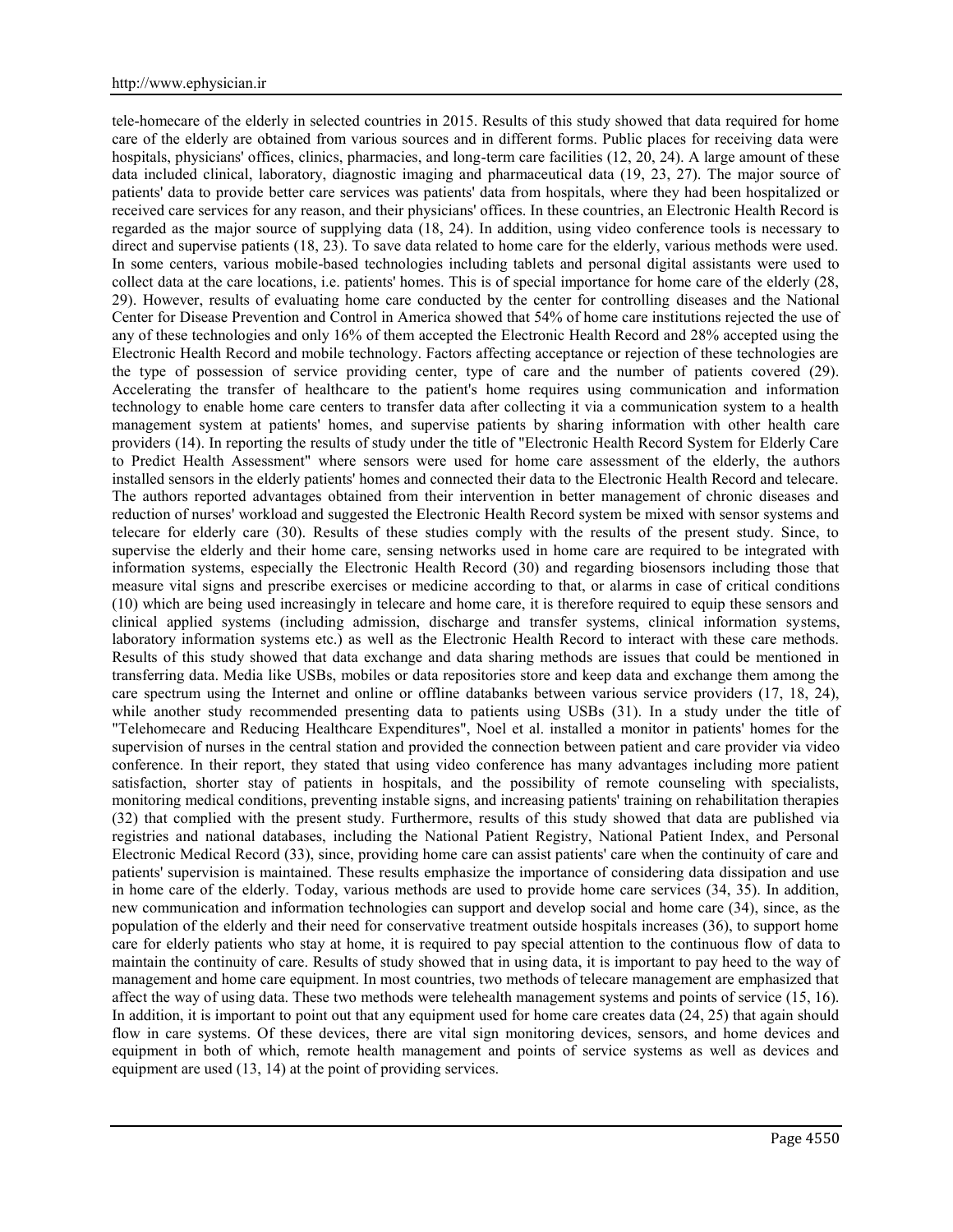### **5. Conclusions**

Data and data flow adjustment via the Electronic Health Record are required to maintain the continuity of care in patients who receive home care. In addition, considering the emergence of new technology including wearable systems and using them in home care, it is suggested to investigate the integration methods of the Electronic Health Record in home care of the elderly using human computer equipment.

### **Acknowledgments:**

The present paper is the result of a master thesis in Health Information Technology. The Vice Chancellor for Research of Kashan University of Medical Sciences is highly appreciated for the financial support (Project No 9369) in conducting the present study (Project No 9369), and we would like to thank the participants in the collaborative project.

### **Conflict of Interest:**

There is no conflict of interest to be declared.

### **Authors' contributions:**

All authors contributed to this project and article equally. All authors read and approved the final manuscript.

#### **References:**

- 1) National Center for Research Resources. Electronic health records overview. National Institutes of Health. 2006.
- 2) 31-1010 Nursing, Psychiatric, and Home Health Aides. U.S. Bureau of Labor Statistics.2010. Available from: http://www.bls.gov/soc/2010/soc311010.htm
- 3) Federal interagency forum on aging-related statistics. Older Americans update 2006: Key indicators of well-being. Washington: U.S. Government Printing Office; 2006
- 4) Department of Health and Human Services Office Of Inspector General. Medicare Home Health Care Community Beneficiaries 2001. 2001.
- 5) Ontario Home Care Association. Ontario's Home Care System in 2008: A Growing History of Quality and Excellence 2008.
- 6) Foote C, Stanners C. Integrating Care for Older People: New Care for Old, a Systems Approach: Jessica Kingsley Publishers. 2002.
- 7) Habibi A, Savadpoor M, Molaei B, Samshiri M, Ghorbani M. Survey of physical functioning and prevalence of chronic illnesses among the elderly people. Salmand Iranian Journal of Ageing. 2009; 4(3): 0-0.
- 8) Tan J. E-Health Care Information Systems: An Introduction for Students and Professionals: Wiley; 2005.
- 9) Bates DW, Bitton A. The future of health information technology in the patient-centered medical home. Health Aff (Millwood). 2010; 29(4): 614-21. doi:10.1377/hlthaff.2010.0007. PMID: 20368590.
- 10) Kielland Aanesen HA, Borras J, editors. eHealth: The future service model for home and community health care. Digital Ecosystems and Technologies (DEST), 2013 7th IEEE International Conference on. 2013; 172 -7. doi: 10.1109/DEST.2013.6611349.
- 11) Shams Amiri N. Emerge and deploying electronic health records in developing countries. University of Borås/School of Business and IT. 2012.
- 12) Romanow RJ. Building on Values: The future of Health Care in Canada. 2002.
- 13) Silow-Carroll S, Edwards JN, Rodin D. Using electronic health records to improve quality and efficiency: the experiences of leading hospitals. Issue brief (Commonwealth Fund). 2012; 17: 1-40.
- 14) Canada Health Infoway. Telehealth benefits and adoption: Connecting people and providers. 2011.
- 15) Canada Health Infoway. EHRS blueprint. An interoperable EHR framework. 2006.
- 16) Canada Health Infoway. Electronic health record privacy and security requirements. 1.1 ed. Montreal. 2005.
- 17) Hawley G, Jackson C, Hepworth J, Wilkinson SA. Sharing of clinical data in a maternity setting: how do paper hand-held records and electronic health records compare for completeness? BMC Health Serv Res. 2014; 14: 650. doi: 10.1186/s12913-014-0650-x. PMID: 25528664, PMCID: PMC4302146.
- 18) Bursell SE, Jenkins AJ, Brazionis L, Rowley KG, Brown AD. Telehealth in Australia: an evolution in health care services. Med J Aust. 2013; 199(1): 23-4. doi: 10.5694/mja12.11324. PMID: 23829251.
- 19) Castro D. Explaining international IT application leadership: Health IT. Available from: http://ssrn.com/abstract=1477486. 2009.